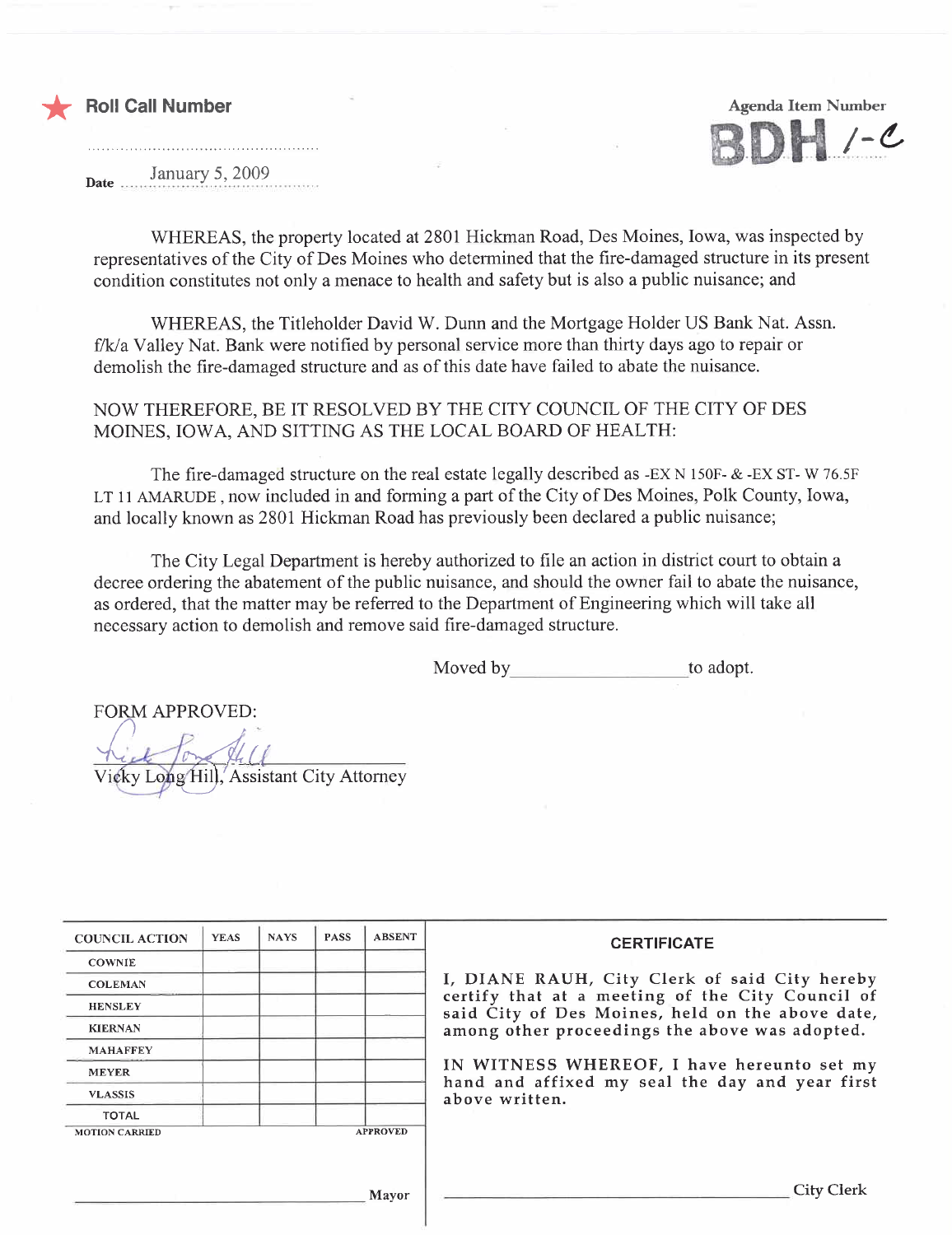



#### Polk County Assessor Jours

[Home ] [ General Query ] [ Legal Query ] [ HomeOwner Query ] [ Book/Page Query ] [ Commercial Query ] [ Res Sales Query ] [ Comm Sales Query ] [ Help ]

| District/Parcel                                                                   | <b>GeoParcel</b> |  | Map Nbhd            | <b>Jurisdiction</b>           | <b>Status</b> |  |  |
|-----------------------------------------------------------------------------------|------------------|--|---------------------|-------------------------------|---------------|--|--|
| 080/00088-001-000 7924-28-354-041                                                 |                  |  |                     | 1296 DM65/Z DES MOINES ACTIVE |               |  |  |
| Tax Increment Finance District Bond/Fire/Sewer/Cemetery<br><b>School District</b> |                  |  |                     |                               |               |  |  |
| 1/Des Moines                                                                      |                  |  |                     |                               |               |  |  |
| <b>Street Address</b>                                                             |                  |  |                     | <b>City State Zipcode</b>     |               |  |  |
| 2801 HICKMAN RD                                                                   |                  |  | DES MOINES IA 50310 |                               |               |  |  |





Approximate date of photo 03/29/2006

# **Mailing Address**

**DAVID W DUNN 604 9TH AVE** ELDORA, IA 50627-1402

# **Legal Description**

-EX N 150F- & -EX ST- W 76.5F LT 11 AMARUDE

| Ownership                   | <b>Name</b><br>DUNN, DAVID W |                                                      | <b>Book/Page</b><br>Transfer |          | <b>RevStamps</b> |              |
|-----------------------------|------------------------------|------------------------------------------------------|------------------------------|----------|------------------|--------------|
| Title Holder #1             |                              |                                                      | 08/13/1981                   | 5118/598 | 50.60            |              |
| <b>Assessment</b>           | <b>Class</b>                 | <b>Kind</b>                                          | Land                         | Bldg     | AgBd             | <b>Total</b> |
| Current                     | Residential                  | Full                                                 | 28,800                       | 64,900   |                  | 93.700       |
| Market Adjusted Cost Report |                              | Estimate Taxes Polk County Treasurer Tax Information |                              |          | Pay              |              |

Taxes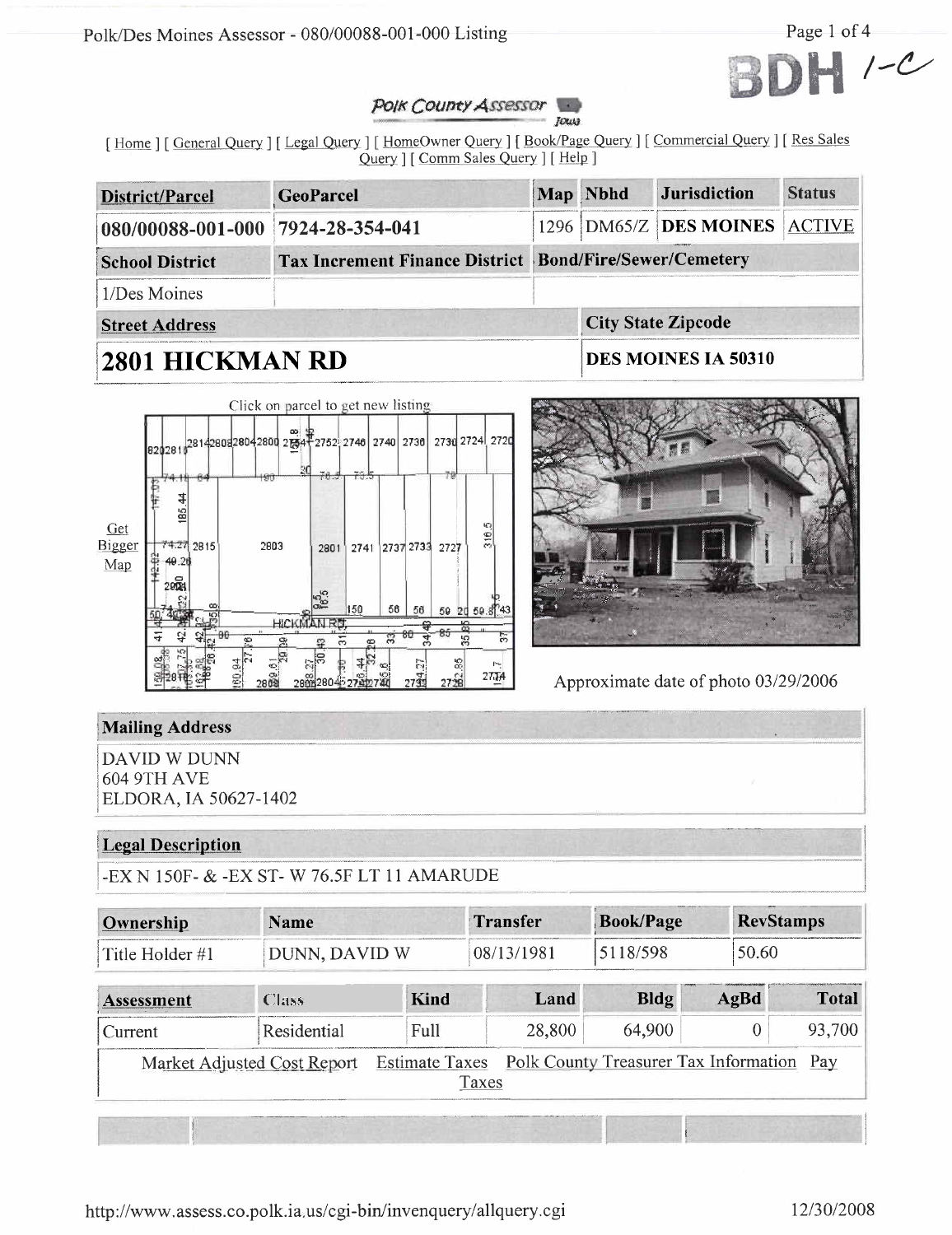| Zoning  | <b>Description</b>                                                                                                        | SF    | <b>Assessor Zoning</b> |
|---------|---------------------------------------------------------------------------------------------------------------------------|-------|------------------------|
| $R1-60$ | One Family, Low Density Residential District                                                                              | 23562 | Residential            |
|         | Source: City of Des Moines Community Development Published: 11/25/2008 Contact: Planning and<br>Urban Design 515 283-4200 |       |                        |

| <b>MARKET</b><br><b>SQUARE</b><br><b>FEET</b> | 23,562 <b>FRONTAGE</b> | 76 DEPTH                | 308      |
|-----------------------------------------------|------------------------|-------------------------|----------|
| <b>ACRES</b>                                  | $0.5410$ SHAPE         | RC/Rectangle TOPOGRAPHY | N/Normal |

| Residence #1                  |                                 |                               |                     |                              |                 |
|-------------------------------|---------------------------------|-------------------------------|---------------------|------------------------------|-----------------|
| <b>OCCUPANCY</b>              | <b>CV/Conversion RESID TYPE</b> |                               | SP/Over 2   BLDG    | Stories STYLE                | CV/Conventional |
| <b>YEAR BUILT</b>             |                                 | $1910 \#$ FAMILIES            | 2                   | <b>GRADE</b>                 | 4               |
| <b>GRADE</b><br><b>ADJUST</b> |                                 | +00 CONDITION                 | NM/Normal           | <b>TSFLA</b>                 | 1,932           |
| <b>MAINLV</b><br><b>AREA</b>  | 1,092                           | <b>UPPRLV</b><br><b>AREA</b>  | 840                 | <b>ATTIC</b><br><b>UNFIN</b> | 294             |
| <b>BSMT AREA</b>              | 840                             | <b>ENCL</b><br><b>PORCH</b>   | 224                 | <b>DECK</b><br><b>AREA</b>   | 220             |
| <b>FOUNDATION</b>             | M/Masonry                       | <b>EXT WALL</b><br><b>TYP</b> |                     | <b>AS/Asbestos ROOF TYPE</b> | H/Hip           |
| <b>ROOF</b><br><b>MATERL</b>  | A/Asphalt<br>Shingle            | <b>HEATING</b>                | A/Gas Forced<br>Air | <b>AIR COND</b>              | 0               |
| <b>BATHROOMS</b>              | $\overline{2}$                  | <b>XTRA</b><br><b>FIXTURE</b> |                     | <b>BEDROOMS</b>              | 3               |
| <b>ROOMS</b>                  | 7                               |                               |                     |                              |                 |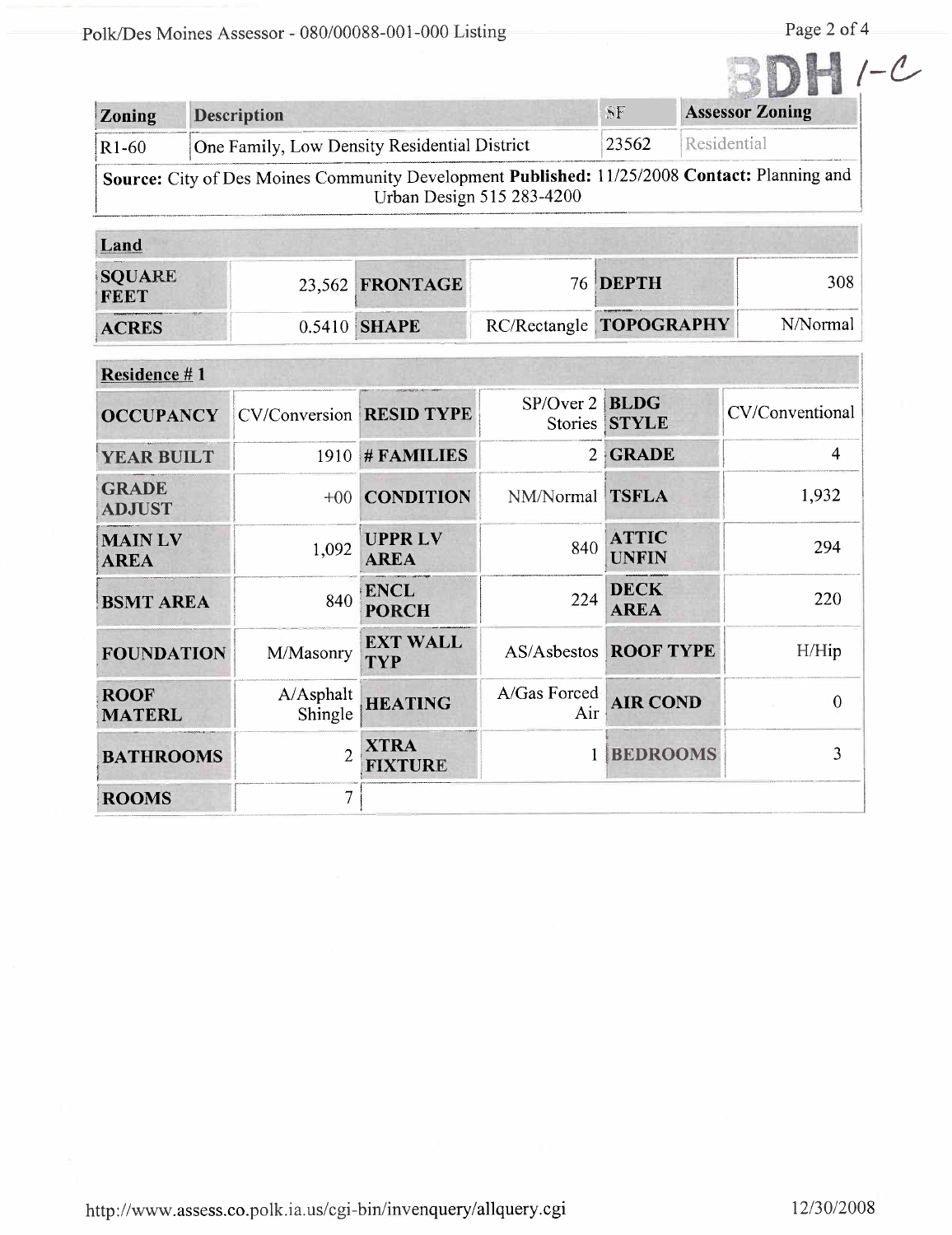

| Year Type | <b>Status</b> | <b>Application Permit/Pickup Description</b>                                 |
|-----------|---------------|------------------------------------------------------------------------------|
|           |               | Current P/Permit TW/To Work 10/28/2008 RD/Fix Damage FIRE Cost Estimate 8000 |

| Year | Type            | <b>Class</b> | Kind        | Land   | <b>Bldg</b> | AgBd | <b>Total</b> |
|------|-----------------|--------------|-------------|--------|-------------|------|--------------|
| 2007 | Assessment Roll | Residential  | Full        | 28,800 | 64,900      | 0    | 93,700       |
| 2005 | Assessment Roll | Residential  | Full        | 23,700 | 60,000      | 0    | 83,700       |
| 2003 | Assessment Roll | Residential  | Full        | 21,180 | 53,220      |      | 74,400       |
| 2001 | Assessment Roll | Residential  | Full        | 21,020 | 45,920      |      | 66,940       |
| 1999 | Assessment Roll | Residential  | Full        | 14,780 | 51,760      | 0    | 66,540       |
| 1997 | Assessment Roll | Residential  | <b>Full</b> | 13,920 | 48,740      | 0    | 62,660       |
| 1995 | Assessment Roll | Residential  | Full        | 11,910 | 40,470      |      | 52,380       |
| 1995 | Was Prior Year  | Residential  | Full        | 11,340 | 38,180      |      | 49,520       |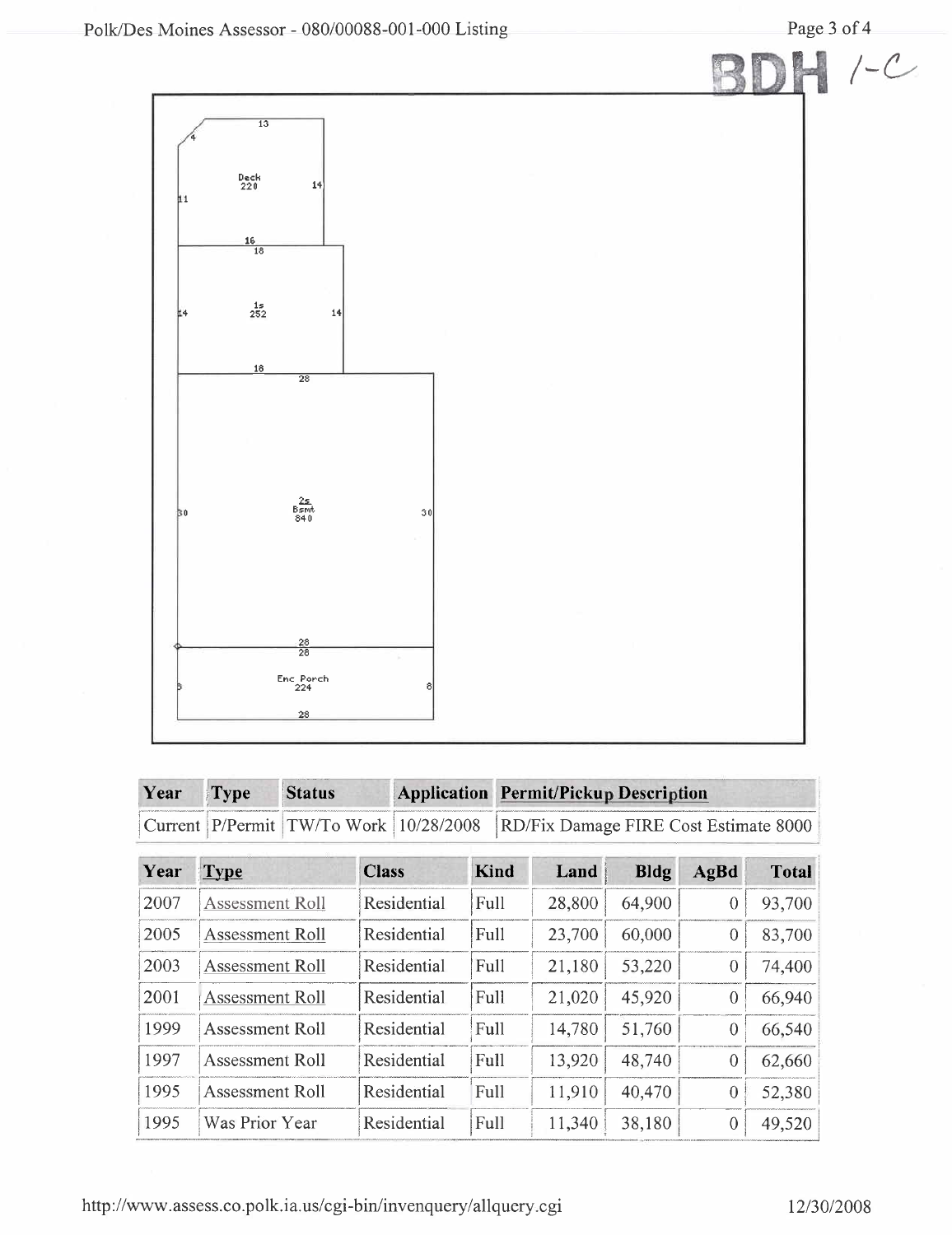

email this page

Room 195, 111 Court Avenue, Des Moines, 1A 50309<br>Phone 515 286-3140 / Fax 515 286-3386<br>polkweb@assess.co.polk.ia.us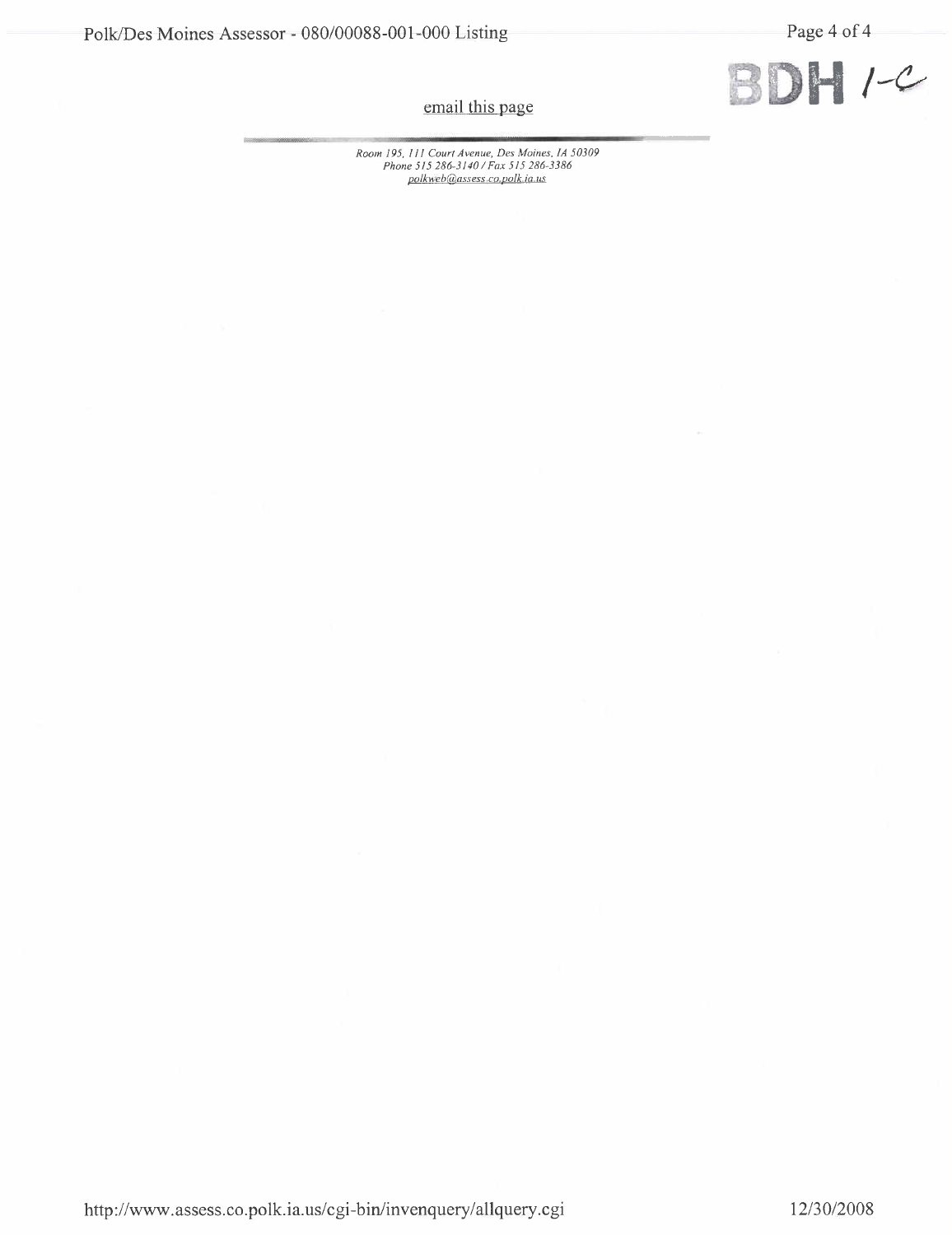

#### PUBLIC NUISANCE NOTICE OF INSPECTION NEIGHBORHOOD INSPECTION DIVISION COMMUNITY DEVELOPMENT DEPARTMENT CITY OF DES MOINES, IOWA



#### DATE OF NOTICE: October 24,2008 DATE OF INSPECTION: June 12, 2008

CASE NUMBER: COD2008-04132

PROPERTY ADDRESS: 2801 HICKMAN RD

LEGAL DESCRIPTION: -EX N 150F- & -EX ST- W 76.5F LT 11 AMARUDE

DAVID W DUNN Title Holder 604 9TH AVE ELDORA IA 50627-1402

US BANK NAT. ASSN F/K/A VALLEY NAT. BANK Mortgage Holder CT CORP SYSTEM REG. AGENT **2222 GRAND** DES MOINES IA 50312

An inspection of the referenced property was conducted for its conformance to the Municipal Code of the City of Des Moines. It has been determined from that inspection that the dwelling currently constitutes not only a menace to health and safety, but is also a public nuisance. Accordingly, the dwelling will be placarded as unfit for human habitation pursuant to the Municipal Code of the City of Des Moines and the Code of Iowa.

If not occupied at the present time, the dwelling is to remain vacant and unoccupied until occupancy is authorized by this office. If the dwelling is occupied, it must be vacated immediately. If procedures to vacate the premises are not undertaken immediately upon receipt of this notice, and in no case later than seven (7) days, the City will issue a Municipal Infraction in accordance with Section 60-304 and 60-306 pursuant to the Municipal code of the City of Des Moines. Additionally, if the property had a Certificate of Inspection, it is hereby revoked.

Attached is a listing of the violations existing on the date of the inspection and a recommendation as to the remedial action required to correct such violations. Failure to correct these violations will result in legal action. The violations noted must be corrected within 30 days from the date of this notice. The violations noted must be corrected within 30 days from the date of this notice. Failure to correct these violations wil result in a request to the City Council, sitting as the board of Health, to approve legal action. As a result of this public nuisance action there will be costs incurred by the City. Costs will be billed out when the nuisance has been abated. Failure to pay the costs will result in collection by assessment to the property or personal judgment.

### ALL ELECTRICAL, MECHANICAL, PLUMBING, AND STRUCTURAL COMPONETS IN NEED OF REPLACEMENT OR REPAIR, ARE TO BE BROUGHT TO MINIMUM CODE REQUIREMENTS WITH NECESSARY PERMITS AS REQUIRED TO MEET CITY CODES.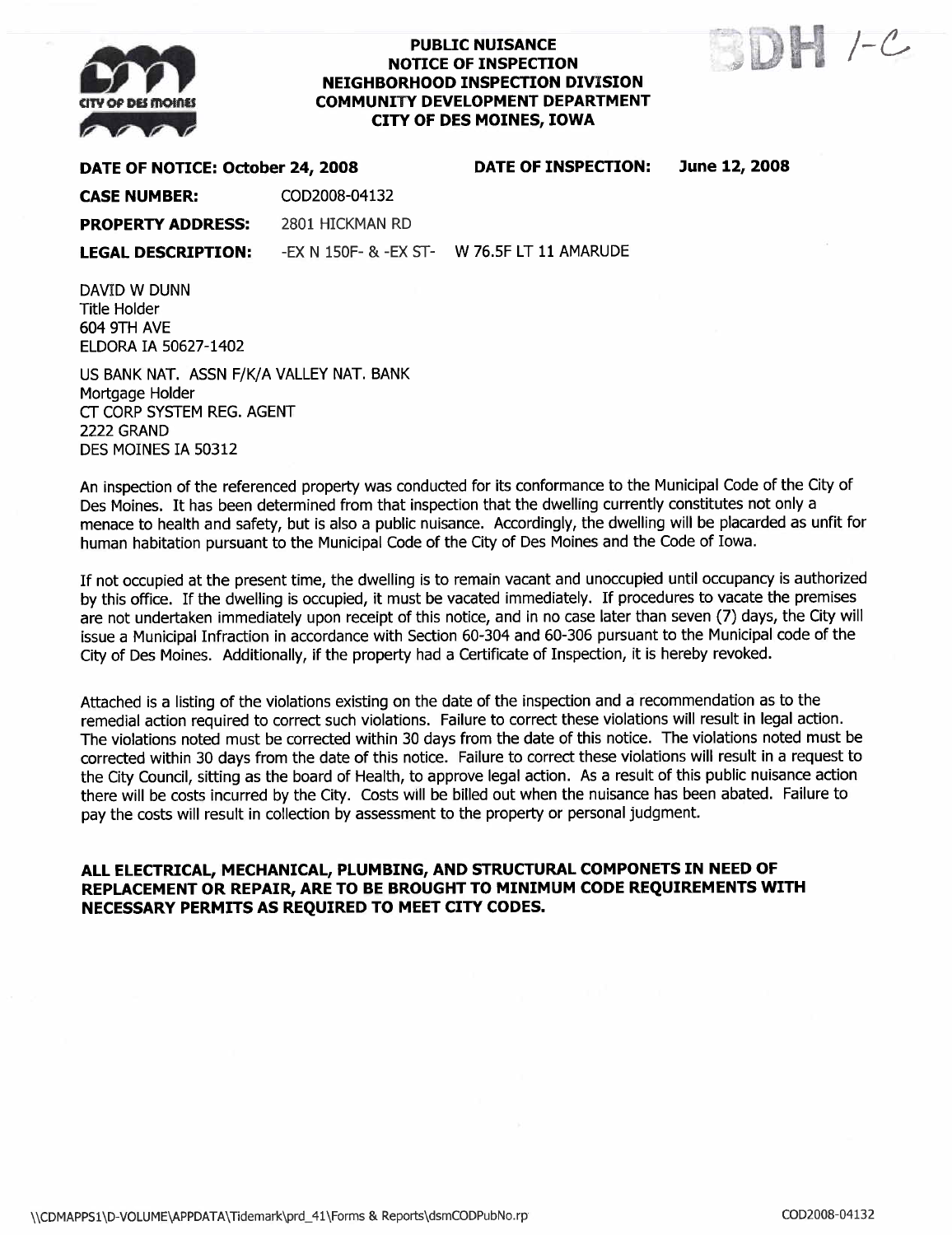

Appropriate building permits may be required for those violations noted in the "Special Requirements" section on the notice. Should you have questions regarding permits, contact the Permit and Development Center at 283-4200. All work performed by a contractor or you must be completed in a workmanlike manner. If you plan to renovate the structure and it has been vacant for a period in excess of one year, there may be zoning issues, which will affect the proposed use of the structure and/or real estate. Please contact the Development Zoning Division at 283-4207 to determine what the legal use for the structure and/or the real estate is prior to commencement of any renovation.

If you believe the building is beyond repair and decide to remove it, all debris must be removed from the property and the basement excavation if any, filled in the manner required by the City. You are encouraged to arrange for this demolition yourself; however a demolition permit must be obtained from the Building Department. In the event you are unable to arrange for demolition, you may sign a waiver voluntarily authorizing the City to do so. However, the city may take a personal judgment against you for the costs of removaL.

If you no longer own the property, notify us in writing of the name, address, and telephone number of the new owner. A copy of the real estate contract or deed, if it has not been recorded at the Polk county Recorder's Office, shall likewise be furnished to the Neighborhood Inspection Division.

Should you have any questions, feel free to call. I can usually be reached between 8:00am and 9:00am, Monday

through Friday **Gene Rife** (515) 283-4018

Nid Inspector **DATE MAILED:** 

10/24/2008 MAILED BY: TSY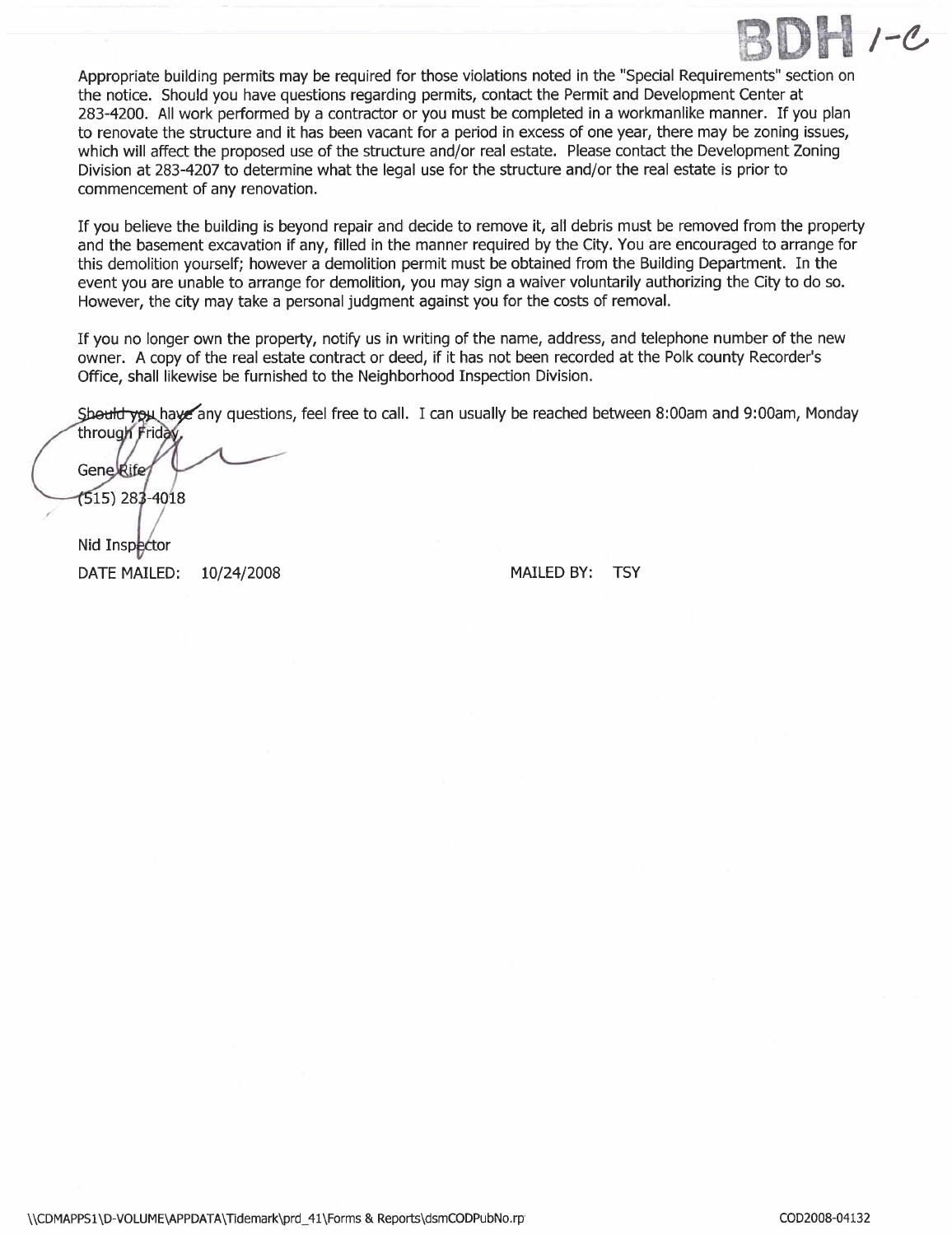# DH /-6

| Areas that need attention: 2801 HICKMAN RD |  |  |
|--------------------------------------------|--|--|
|--------------------------------------------|--|--|

| <b>Component:</b>   | <b>Interior Walls /Ceiling</b>    | Defect:                  | In poor repair            |
|---------------------|-----------------------------------|--------------------------|---------------------------|
| Requirement:        |                                   |                          |                           |
|                     |                                   | <b>Location: Bedroom</b> |                           |
| <b>Comments:</b>    | And paint- apt. 1                 |                          |                           |
|                     |                                   |                          |                           |
|                     |                                   |                          |                           |
| <b>Component:</b>   | <b>Interior Walls / Ceiling</b>   | Defect:                  | <b>See Comments</b>       |
| Requirement:        |                                   |                          | Location: Throughout      |
| <b>Comments:</b>    |                                   |                          |                           |
|                     | Needs painting- apt.1             |                          |                           |
|                     |                                   |                          |                           |
| <b>Component:</b>   | <b>Interior Walls / Ceiling</b>   | Defect:                  | <b>See Comments</b>       |
| Requirement:        |                                   |                          |                           |
|                     |                                   |                          | Location: Throughout      |
| <b>Comments:</b>    | Needs painting- apt. 1            |                          |                           |
|                     |                                   |                          |                           |
|                     |                                   |                          |                           |
| <b>Component:</b>   | Furnace                           | Defect:                  | <b>See Comments</b>       |
| <b>Requirement:</b> | Licensed Contractor Certification |                          |                           |
| <b>Comments:</b>    |                                   |                          | Location: Basement        |
|                     | Water damaged                     |                          |                           |
|                     |                                   |                          |                           |
|                     | <b>Water Heater</b>               | Defect:                  | <b>See Comments</b>       |
| Component:          |                                   |                          |                           |
|                     |                                   |                          |                           |
| Requirement:        |                                   |                          | Location: Basement        |
| <b>Comments:</b>    |                                   |                          |                           |
|                     | Water damaged                     |                          |                           |
|                     |                                   |                          |                           |
| Component:          | Flooring                          | Defect:                  | See Comments              |
| Requirement:        |                                   |                          |                           |
|                     |                                   |                          | Location: Basement        |
| <b>Comments:</b>    | 8" water                          |                          |                           |
|                     |                                   |                          |                           |
|                     |                                   |                          |                           |
| <b>Component:</b>   | Foundation                        | Defect:                  | In poor repair            |
| Requirement:        |                                   |                          | Location: Basement        |
| <b>Comments:</b>    |                                   |                          |                           |
|                     | Leaking water                     |                          |                           |
|                     |                                   |                          |                           |
| Component:          | <b>Electrical Receptacles</b>     | Defect:                  | Fire damaged              |
| Requirement:        |                                   |                          |                           |
|                     |                                   |                          | <b>Location: Basement</b> |
| <b>Comments:</b>    | Outlets                           |                          |                           |
|                     |                                   |                          |                           |